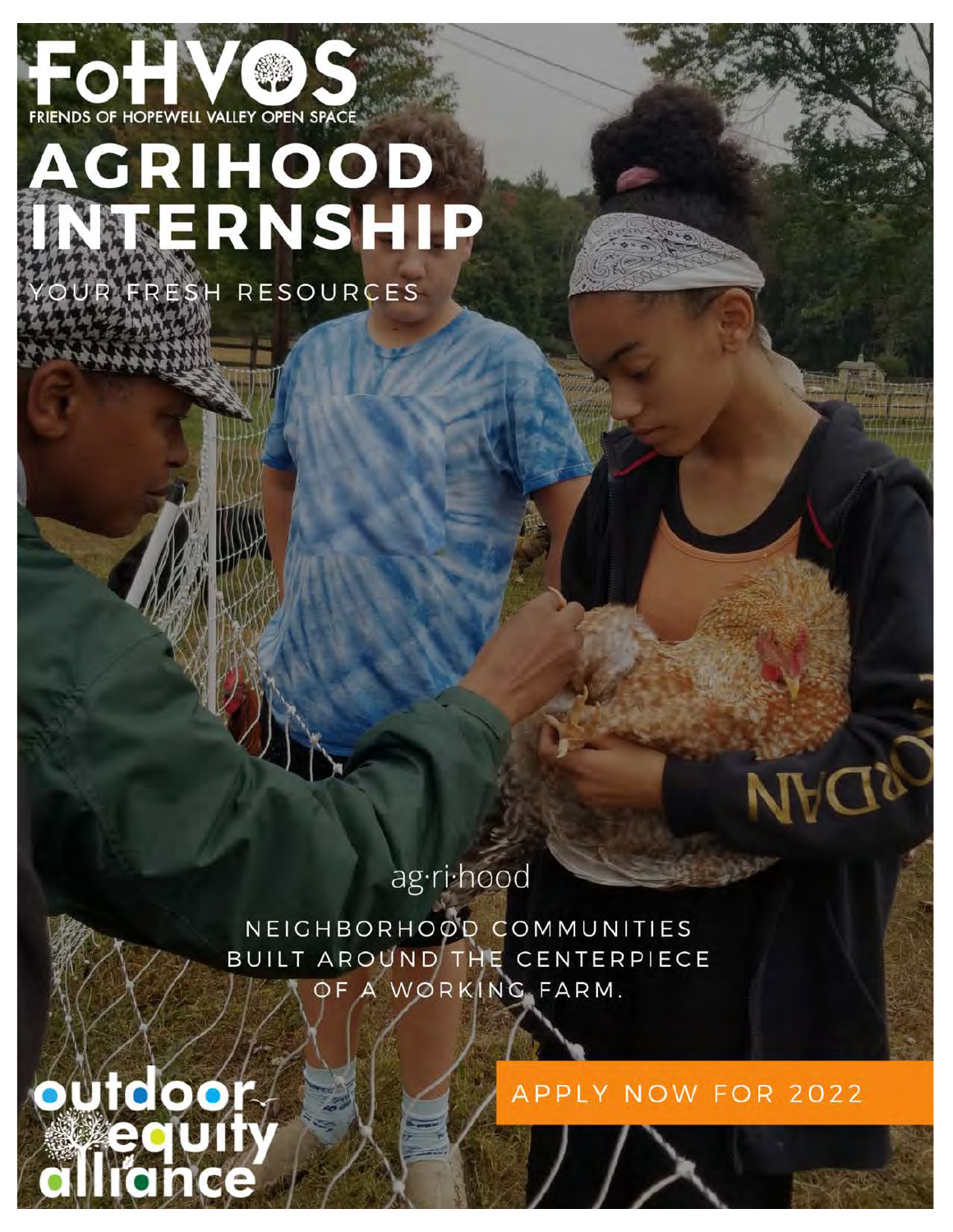#### **WORK WITH PEERS & EXPERTS**

20 High School students will be selected from various Mercer County neighborhoods to work with community experts. Collaboration and teamwork among diverse groups is featured in all FoHVOS-OEA internships. Expert partners may offer fulltime or summer work to graduates.

| <b>Apply</b>    | <b>Intern</b> | <b>Receive</b>                                    |
|-----------------|---------------|---------------------------------------------------|
| 20              | 20            | \$250*                                            |
| <b>Students</b> | Hours         | Upon Completion<br>(*choose pay or service hours) |

Applicants are required to commit to the full program

## **PAID INTERNSHIP**

Your paid time is spent on zoom trainings, field trips, and project work. Learn marketable skills that contribute to college and career readiness while engaging in service learning. Experience for your resume or college application!

#### **REQUIREMENTS**

Internet access: This can be over desktop, laptop or Phone. Half of our sessions are over ZOOM.

Clothes and shoes that can get muddy and dirty. Farming work includes digging, planting, watering and harvesting.

Textbook and transportation are provided.

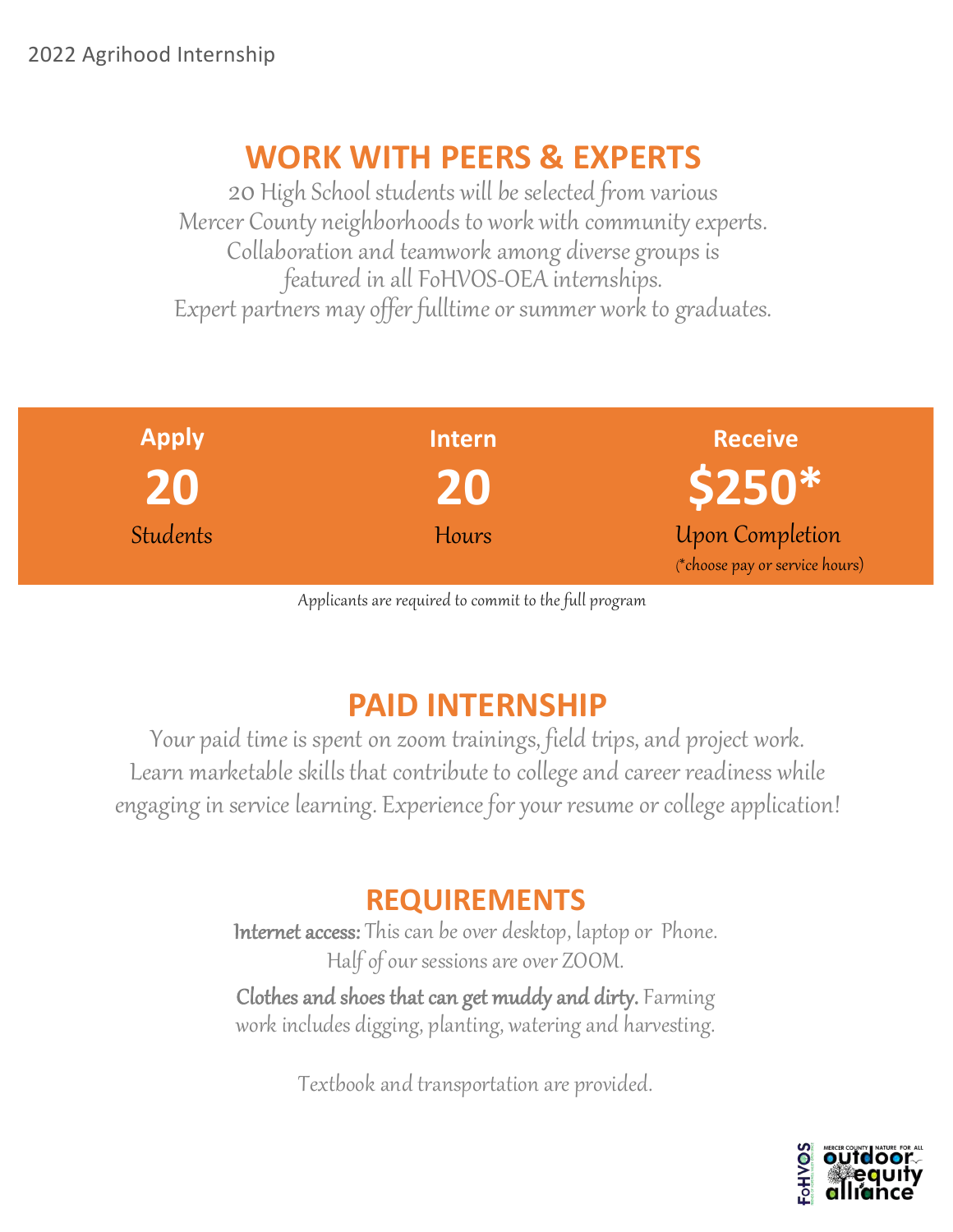## **LEARN ABOUT FARMING**

The Agrihood Internship is intended to impart lifelong skills that reinforce self-reliance and reduce food insecurity and food deserts for underserved communities.

## **WHAT YOU'LL LEARN**

- History
- Techniques
- Why It Matters
- Making It Sustainable
- Career Options





Logan Davis Capital City Farm



Rob Flory<br>Howell Living History Farm

## **MEET OUR FARMERS**



Tomia MacQueen Wildflower Farm



Tyrell Smith Trenton South Ward Garden



Les Summiel, Jr. Central Love Garden



Amanda Crooke Locust Light Farm

## **SOURCE MATERIALS & FIELD TRIP SITES MAY INCLUDE**

Bartram's Garden Capital City Farm Free Haven Farm Gravity Hill Farm Howell Living History Farm TCNJ Greenhouse

K&J Farm Locus Light Farm Northeast Farmers of Color Soul Fire Farm Sankofa Farm

Trenton South Ward Garden Truelove Seeds Wildflower Farm Honeybrook Farm